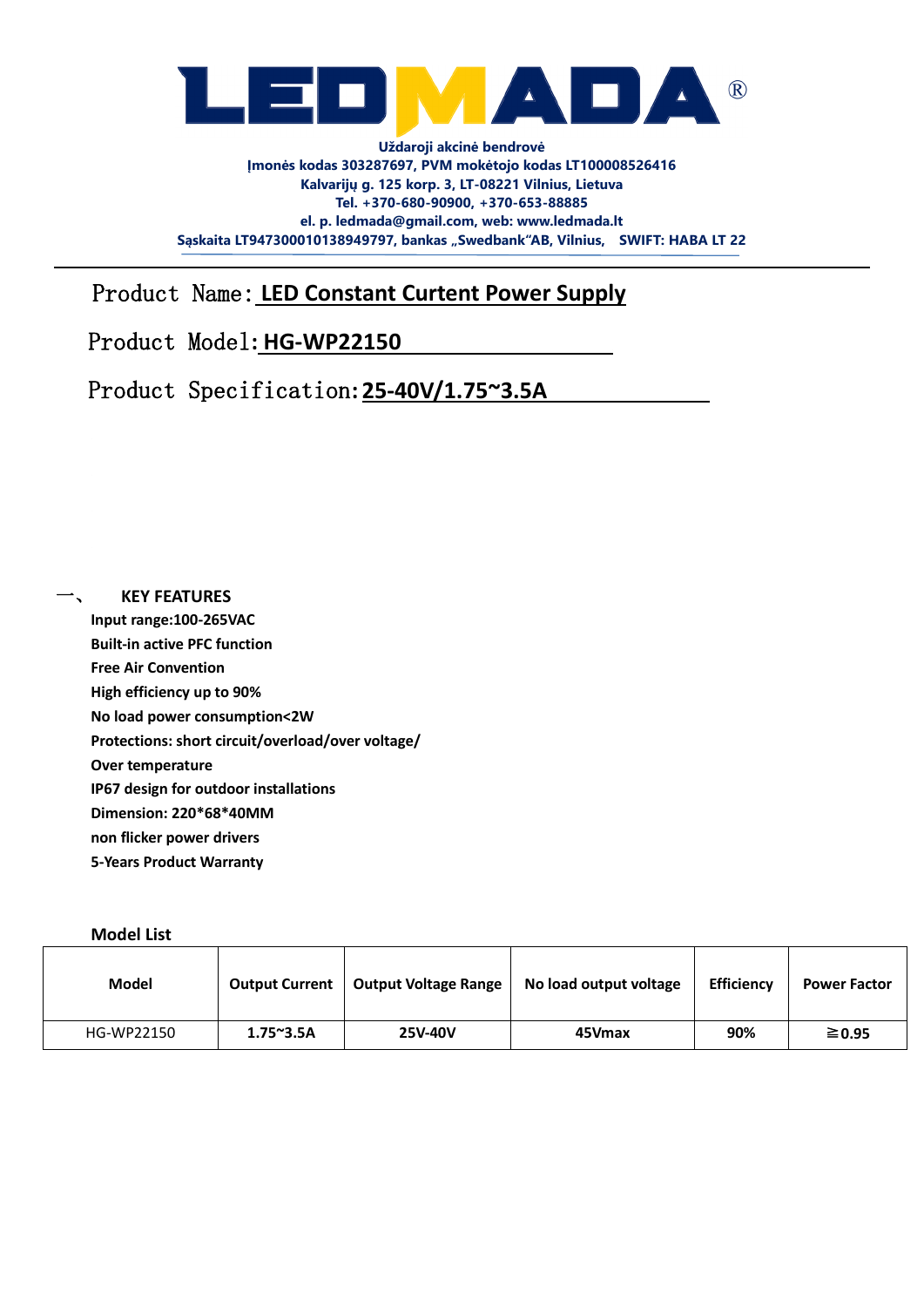



## 二、ELECTRICAL SPECIFICATIONS

| <b>Parameter Note.1</b> |                                  | <b>Specification</b>                |
|-------------------------|----------------------------------|-------------------------------------|
| Input                   | Range of input voltage           | 100-265VAC                          |
|                         | Frequency(Hz)                    | 47-63 Hz                            |
|                         | <b>Inrush Current</b>            | 65Amax.@Full Load,230VAC,Cold Start |
|                         | <b>Input Current max</b>         | 2.0A max.@Full Load,100VAC          |
|                         | Start-up time                    | <2S @Full Load,230VAC               |
|                         | <b>No Load Power Consumption</b> | <2W @230VAC                         |
|                         | <b>Power Factor</b>              | PF≥0.95 @Full Load,230VAC           |
|                         | <b>THD</b>                       | 20%MAX@70%-100%Load,100-265VAC      |
|                         |                                  |                                     |
|                         |                                  |                                     |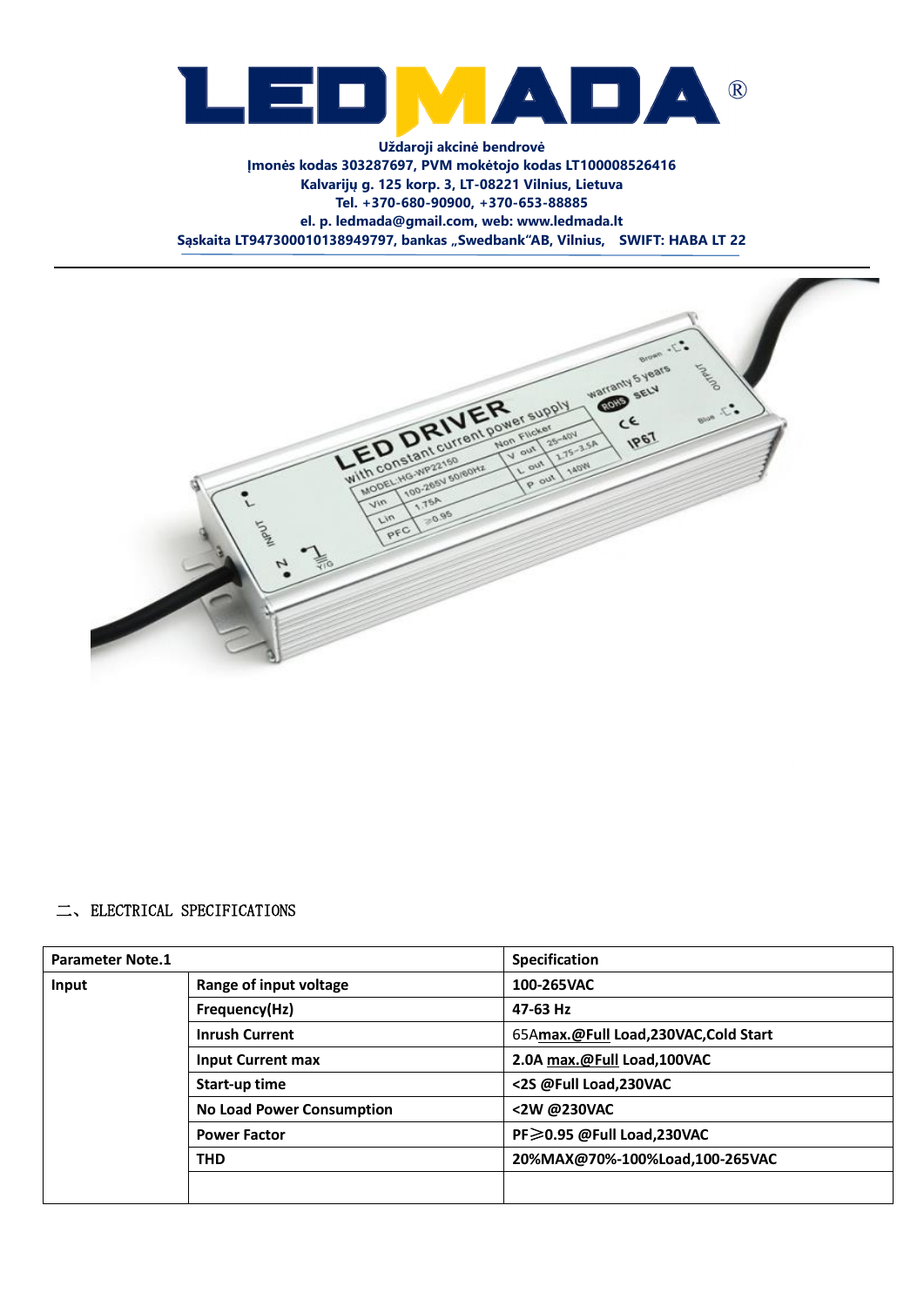

**Uždaroji akcinė bendrovė Įmonės kodas 303287697, PVM mokėtojo kodas LT100008526416 Kalvarijų g. 125 korp. 3, LT-08221 Vilnius, Lietuva Tel. +370-680-90900, +370-653-88885 el. p. ledmada@gmail.com, web: www.ledmada.lt**

Sąskaita LT947300010138949797, bankas "Swedbank"AB, Vilnius, SWIFT: HABA LT 22

| Output | <b>Output Current</b>                | 1750~3500mA.@100-265VAC   |
|--------|--------------------------------------|---------------------------|
|        | <b>Output Voltage</b>                | 25-40VDC                  |
|        |                                      |                           |
|        | <b>Current Accuracy</b>              | ±5%                       |
|        | <b>Line Regulation</b>               | ±3%                       |
|        | <b>Load Regulation</b>               | ≤5% @Full Load,100-265VAC |
|        | <b>Hold-up Tine</b>                  | 10ms Min                  |
|        | <b>Ripple &amp; Noise(max)Note.2</b> | 10% (Pk-Pk)               |
|        | Efficiency(Type)                     | 90% @Full Load, 230VAC;   |
|        |                                      |                           |

| Protection | <b>Over Load Protection</b>     | <b>Protection type: Auto recovery</b>         |
|------------|---------------------------------|-----------------------------------------------|
|            | <b>Over Voltage Protection</b>  | <b>Protection type: Auto recovery</b>         |
|            | <b>Short circuit Protection</b> | <b>Protection type: Hiccup, Auto recovery</b> |
|            | <b>Over Temperature</b>         | <b>Protection type: Auto recovery</b>         |

| Safety&EMC | Safety standards       | EN61347-1:2015              |  |
|------------|------------------------|-----------------------------|--|
|            |                        | EN61347-2-13:2014           |  |
|            | Input-Output(V.AC)     | 3000V/5mA/1min              |  |
|            | Input-FG(V.AC)Note.3   | 1500V/5mA/1min              |  |
|            | Output-FG(V.AC)        | <b>NA</b>                   |  |
|            | <b>Leakage Current</b> | <0.7 mA(240VAC)             |  |
|            | Input-Output(V.AC)     | $\geq$ 4M $\Omega$ @500VDC  |  |
|            | Input-FG(V.AC)         | $\geq$ 2 M $\Omega$ @500VDC |  |
|            | Output-FG(V.AC)        | $\geq$ 2 M $\Omega$ @500VDC |  |
|            | EMI(Conducted&Radiated | EN55015:2013+A1:2015        |  |
|            | <b>Emission)Note.4</b> | EN61000-3-2:2014            |  |
|            |                        | EN61000-3-3:2013            |  |
|            | <b>EMS</b>             | EN61547:2009                |  |

| <b>Environment</b> | <b>Working Temperature</b>      | Ta=-40°C+60°C (Refer to output load derating curve) |
|--------------------|---------------------------------|-----------------------------------------------------|
|                    | <b>Max. Case Temperature Tc</b> | $Tc=+85^{\circ}C$                                   |
|                    | Case temperature on warranty    | Tc: -40℃…+75℃                                       |
|                    | <b>Cooling condition</b>        | <b>Free Air Convection</b>                          |
|                    | <b>Storage Temperature</b>      | -25℃…+80℃                                           |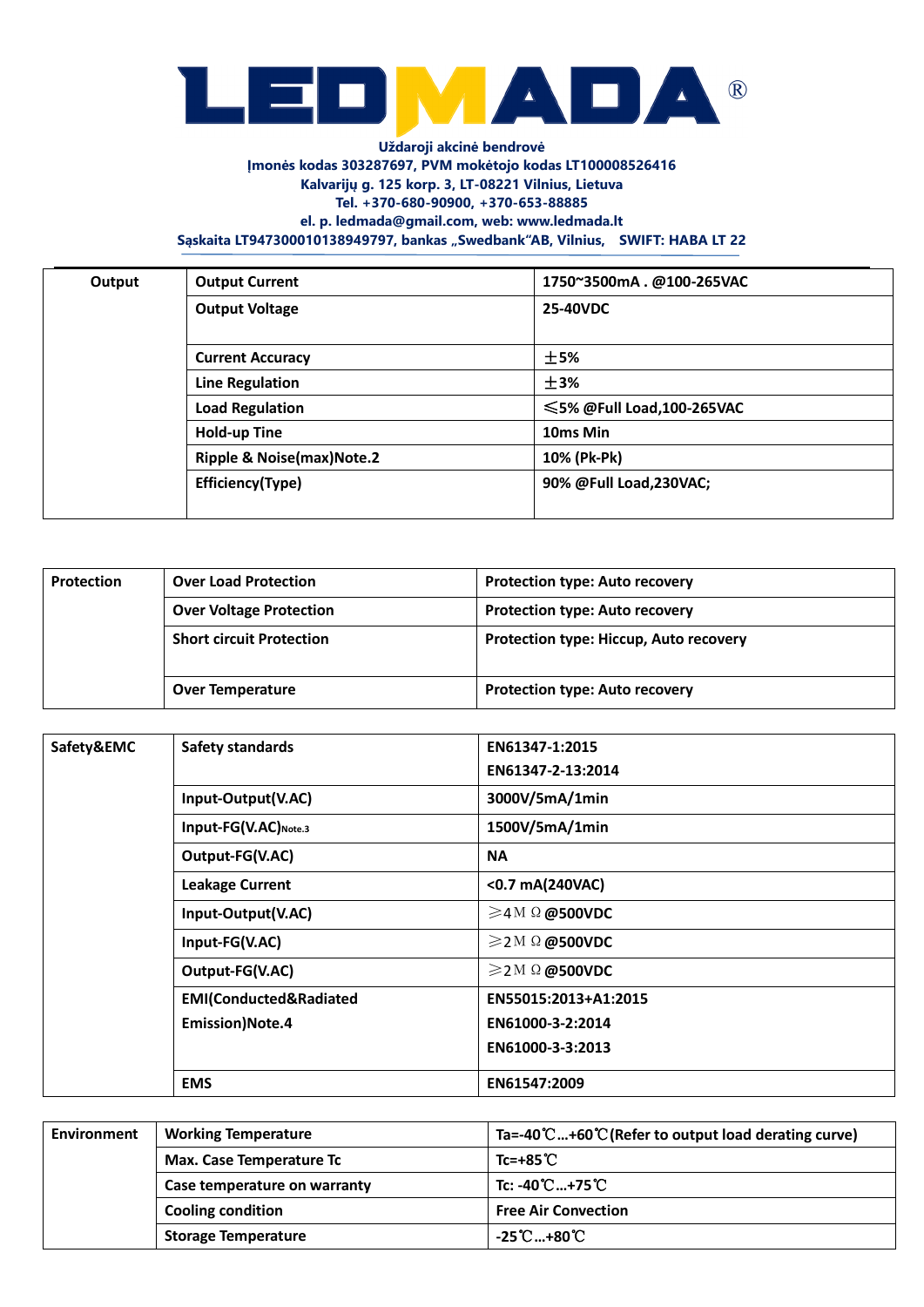

| Life Time        | 50000Hrs@Full Load,230VAC,Tc=75°C                 |
|------------------|---------------------------------------------------|
| <b>Humidity</b>  | 20-90%RH                                          |
| <b>MTBF</b>      | >250,000h@25 <sup>°</sup> C(MIL-HDBK-217F)        |
| <b>Vibration</b> | 10-500Hz,2G10min./1cycle,60min.eachalongX,Y,Zaxes |
| <b>Dimension</b> | 220*68*40mm                                       |
| Weight           | 1.00Kg&1PCS                                       |

|      | Note.1:All parameter NOT specially mentioned are measured are rated input or max rated input, and |
|------|---------------------------------------------------------------------------------------------------|
|      | 25℃ of ambient temperature.Note.2:Ripple & Noise are measured at 20MHz of bandwidth by            |
|      | using a 300mm twisted pair-wrie terminated with a 0.1uF parallel capacitor.Note.3:Please          |
|      | remove gas discharge tube on input end when do input hi-pot tests to ground, to avoid             |
|      | functional movement of gas discharge tube.                                                        |
| Note | Note.4: Please confirm EMI with whole system , only driver can pass EMI standard,.                |